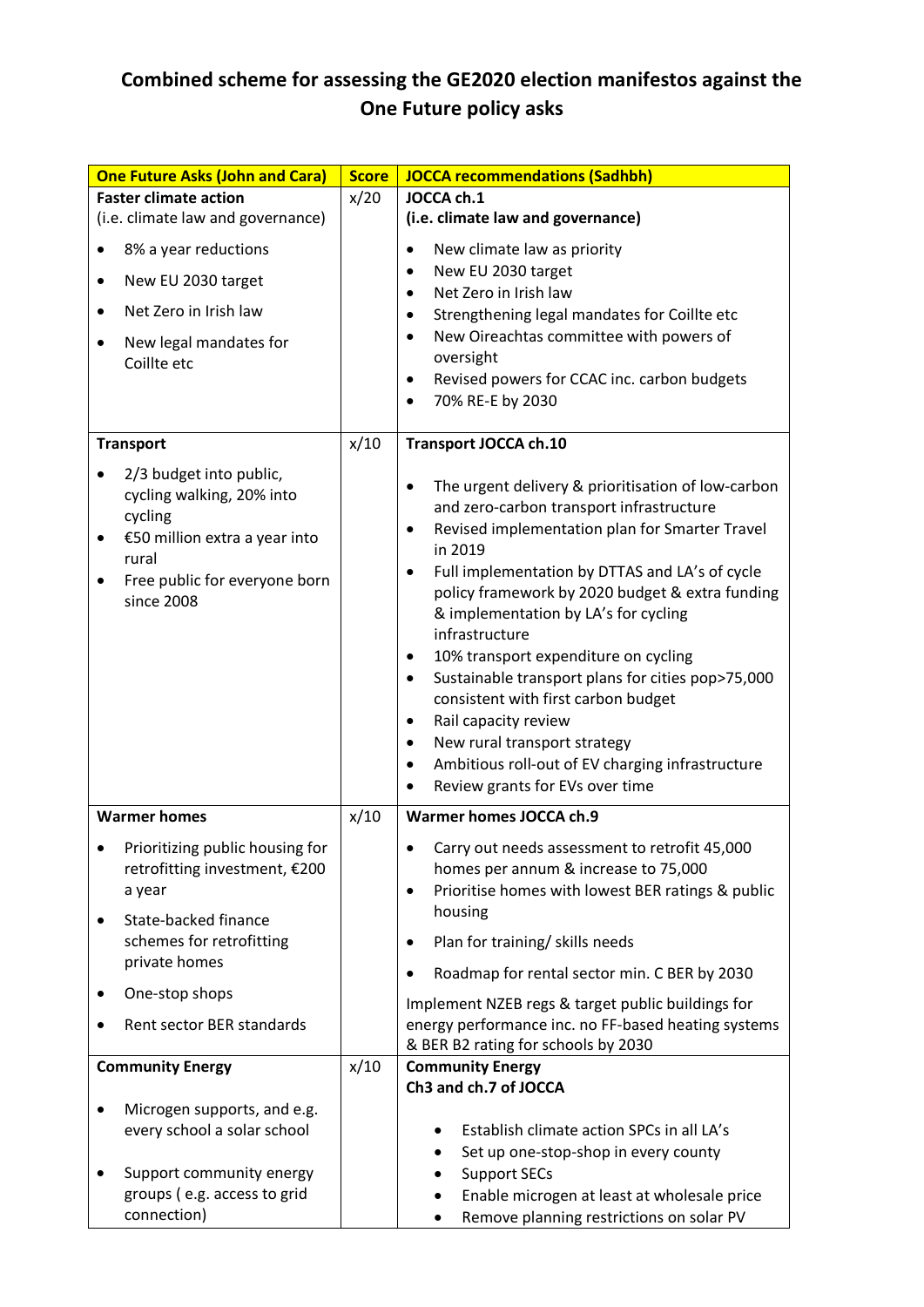| Peat & Coal, & Just Transition<br>Sit down with the trade                                                                                                | x/10 | Peat & Coal, & Just Transition<br>JOCCA Ch 2 and ch 7                                                                                                                                                                                                                                                                                                                                                                                                                                                                                                                                                                                                                                                                                |
|----------------------------------------------------------------------------------------------------------------------------------------------------------|------|--------------------------------------------------------------------------------------------------------------------------------------------------------------------------------------------------------------------------------------------------------------------------------------------------------------------------------------------------------------------------------------------------------------------------------------------------------------------------------------------------------------------------------------------------------------------------------------------------------------------------------------------------------------------------------------------------------------------------------------|
| unions now<br>End the burning of peat and<br>٠<br>coal for electricity (end<br>2021)<br>Drilling, & LNG                                                  | x/10 | A independent Just Transition Task Force to<br>$\bullet$<br>proactively consider the likely upcoming<br>challenges of rapid transition to a low carbon<br>economy.<br>Programmes for midlands on peatland<br>$\bullet$<br>restoration & retrofitting<br>Gov to examine the options available to the State<br>$\bullet$<br>to phase out coal and peat burning for electricity<br>generation.<br>Drilling, & LNG                                                                                                                                                                                                                                                                                                                       |
|                                                                                                                                                          |      | JOCCA did not address these demands                                                                                                                                                                                                                                                                                                                                                                                                                                                                                                                                                                                                                                                                                                  |
| Ban new licences for<br>exploration in Irish waters<br>Ban import of fracked gas and<br>new LNG infrastructure                                           |      | One Future asks:<br>Ban new licences for exploration in Irish waters<br>٠<br>Ban import of fracked gas and new LNG<br>$\bullet$<br>infrastructure                                                                                                                                                                                                                                                                                                                                                                                                                                                                                                                                                                                    |
| <b>Climate Finance</b>                                                                                                                                   | x/10 | <b>Climate Finance</b>                                                                                                                                                                                                                                                                                                                                                                                                                                                                                                                                                                                                                                                                                                               |
| Contribute Ireland's fair share<br>to international climate<br>finance, prioritising public<br>finance for adaptation in the<br>poorest countries.       |      | JOCCA ch.6<br>Ch6 of JOCCA does not overseas aid<br>Parties assessed on:<br>1. Shadow pricing of all infrastructure<br>New long term cheap loans/ finance<br>2.<br>Support for fuel poverty measures<br>3.<br>Carbon tax - options<br>4.<br>Taxing corporations<br>5.                                                                                                                                                                                                                                                                                                                                                                                                                                                                |
| Agricultural emissions, & rural                                                                                                                          | x/10 | Agricultural emissions, & rural livelihoods                                                                                                                                                                                                                                                                                                                                                                                                                                                                                                                                                                                                                                                                                          |
| livelihoods                                                                                                                                              |      | JOCCA ch.8                                                                                                                                                                                                                                                                                                                                                                                                                                                                                                                                                                                                                                                                                                                           |
| Move away from intensive<br>livestock production<br>Reform of CAP to support<br>٠<br>HNV farming<br>Limit nitrogen fertiliser use<br>٠<br>and pesticides |      | Develop a mitigation plan for the agricultural<br>٠<br>sector to be funded where necessary under CAP<br>Implement & promote Teagasc MACC<br>$\bullet$<br>Critical review of current schemes & develop new<br>$\bullet$<br>ones<br>Establish diversification forum<br>$\bullet$<br>Strategy for sustainable AD<br>$\bullet$<br>Resource knowledge transfer<br>$\bullet$<br>CAC to review national land use to inform<br>$\bullet$<br>national land-use plan<br>Complete hedgerow surveys and strengthen<br>$\bullet$<br>policy<br>Review mitigation potential of forestry & revise<br>$\bullet$<br>Coillte's mandate<br>Devise verifiable pathway for peatland rehabilitation<br>& restoration and assign funding and responsibility. |